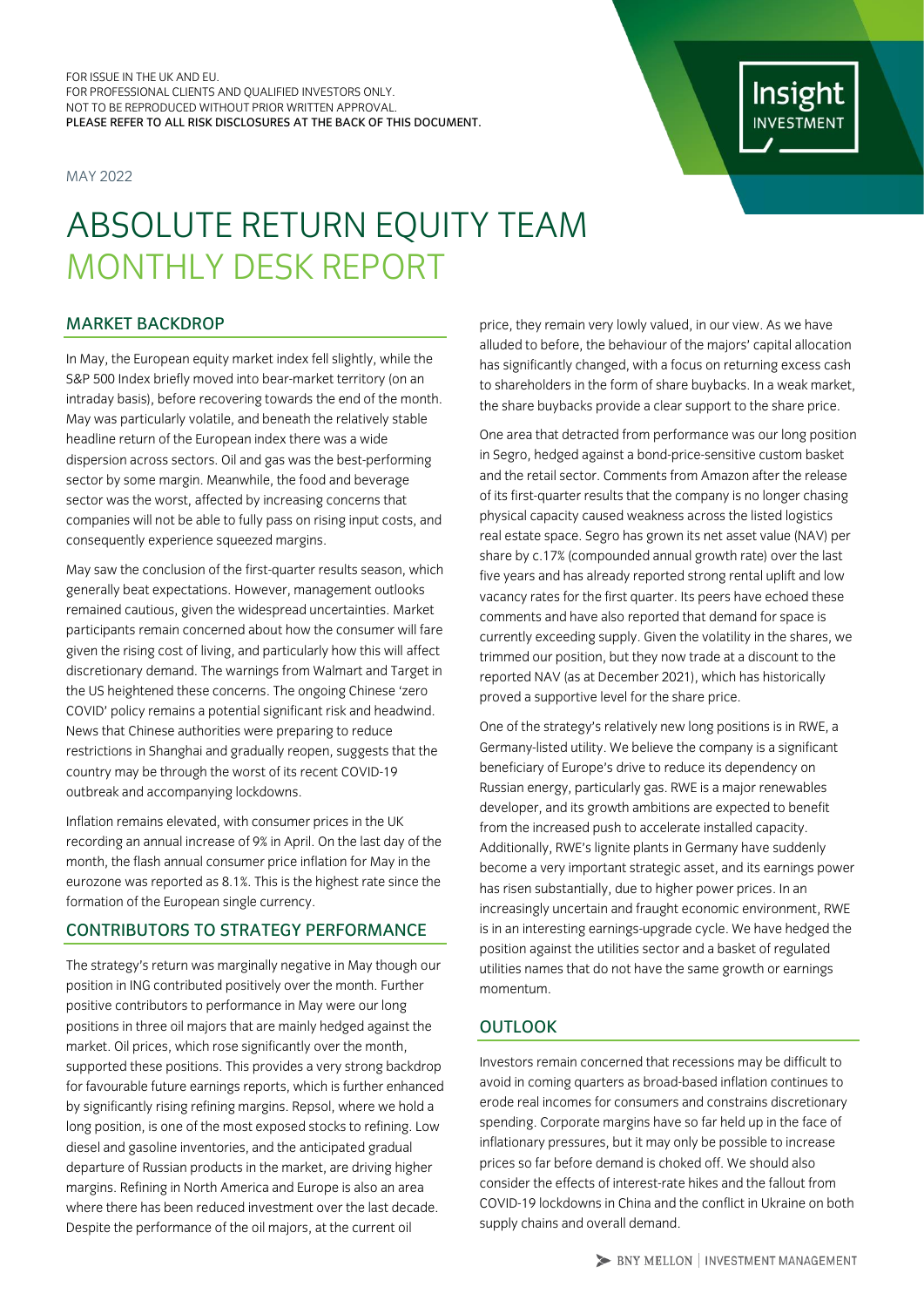In volatile equity markets such as we are seeing, investors would ordinarily seek safety in fixed income assets. However, these too are undergoing a repricing to reflect evolving inflation expectations, with accompanying volatility. With the outlook for equity and bond beta seemingly still fragile, in our view this presents an ideal opportunity for absolute return strategies such as ours to highlight the value they can bring to an investor's portfolio.

In response to the inflationary environment, we believe the European Central Bank is likely to begin hiking interest rates in July, with the market now pricing in almost 1¼% of increases by the end of 2022. Higher rates should provide a tailwind for banks' net interest income, and we believe our long position in

ING will be a clear beneficiary. The position is hedged 50% against the wider market, and 50% against the banks sector. ING trades at what we believe is an attractive 0.75x tangible book value and the company has a significant amount of excess capital that it plans to return to shareholders over the next couple of years. This is expected to come in the form of special dividends and share buybacks, which should be positive for the stock.

As ever, we are actively managing our factor exposures as we aim to ensure idiosyncratic risk remains the dominant driver of returns.

## IMPORTANT INFORMATION

#### TEN-YEAR PERFORMANCE RECORD TO 31 MARCH 2022

|                                           | Calendar year returns |      |         |         |      |      |      |      |      |      |
|-------------------------------------------|-----------------------|------|---------|---------|------|------|------|------|------|------|
|                                           | 2021                  | 2020 | 2019    | 2018    | 2017 | 2016 | 2015 | 2014 | 2013 | 2012 |
| Insight's absolute return equity strategy | 3.78                  | 2.03 | $-0.66$ | $-3.04$ | 3.42 | 0.86 | 4.74 | 2.88 | 8.76 | 8.49 |
| Performance benchmark                     | 0.06                  | 0.21 | 0.72    | 0.60    | 0.29 | 0.41 | 0.51 | 0.50 | 0.49 | 0.62 |

|                                           | 12-month rolling returns |                  |               |                  |                  |                  |                  |                  |                  |                  |
|-------------------------------------------|--------------------------|------------------|---------------|------------------|------------------|------------------|------------------|------------------|------------------|------------------|
|                                           | $2021 -$<br>2022         | $2020 -$<br>2021 | 2019-<br>2020 | $2018 -$<br>2019 | $2017 -$<br>2018 | $2016 -$<br>2017 | $2015 -$<br>2016 | $2014 -$<br>2015 | $2013 -$<br>2014 | $2012 -$<br>2013 |
| Insight's absolute return equity strategy | 3.00                     | 5.40             | $-0.68$       | $-5.43$          | 5.58             | 1.46             | 2.92             | .13              | 6.78             | 12.31            |
| Performance benchmark                     | 0.13                     | 0.07             | 0.68          | 0.66             | 0.35             | 0.34             | 0.51             | 0.50             | 0.49             | 0.55             |

Please refer to the following risk disclosures. Returns are shown gross of fees. The absolute return equity strategy (C0829) is in GBP. Inception date: 30 March 2011. Please note that, from 1 November 2021, the performance benchmark changed to SONIA 30-day compounded (Sterling Overnight Index Average). Prior to then the performance benchmark was 1-month GBP LIBOR.

## RISK DISCLOSURES

### Past performance is not indicative of future results. Investment in any strategy involves a risk of loss which may partly be due to exchange rate fluctuations.

The performance results shown, whether net or gross of investment management fees, reflect the reinvestment of dividends and/or income and other earnings. Any gross of fees performance does not include fees, taxes and charges and these can have a material detrimental effect on the performance of an investment. Taxes and certain charges, such as currency conversion charges may depend on the individual situation of each investor and are subject to change in future.

Any target performance aims are not a guarantee, may not be achieved and a capital loss may occur. The scenarios presented are an estimate of future performance based on evidence from the past on how the value of this investment varies over time, and/or prevailing market conditions and are not an exact indicator. They are speculative in nature and are only an estimate. What you will get will vary depending on how the market performs and how long you keep the investment/product. Strategies which have a higher performance aim generally take more risk to achieve this and so have a greater potential for the returns to be significantly different than expected.

Any projections or forecasts contained herein are based upon certain assumptions considered reasonable. Projections are speculative in nature and some or all of the assumptions underlying the projections may not materialize or vary significantly from the actual results. Accordingly, the projections are only an estimate.

Portfolio holdings are subject to change, for information only and are not investment recommendations.

### ASSOCIATED INVESTMENT RISKS

- Derivatives may be used to generate returns as well as to reduce costs and/or the overall risk of the portfolio. Using derivatives can involve a higher level of risk. A small movement in the price of an underlying investment may result in a disproportionately large movement in the price of the derivative investment.
- Investments in emerging markets can be less liquid and riskier than more developed markets and difficulties in accounting, dealing, settlement and custody may arise.
- The investment manager may invest in instruments which can be difficult to sell when markets are stressed.
- Exposure to international markets means exposure to changes in currency rates which could affect the value of the portfolio.